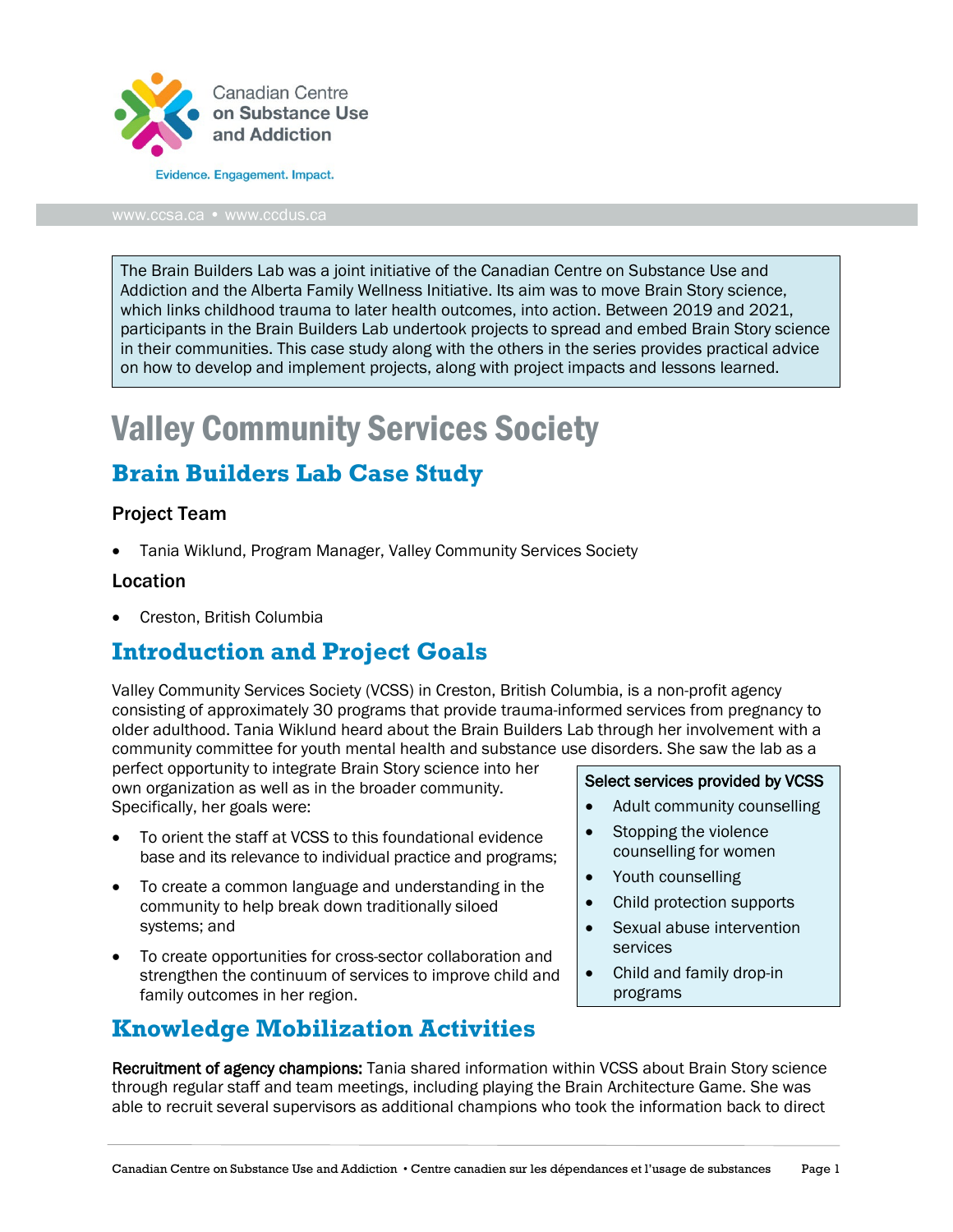

service providers and encouraged them to enroll in the Brain Story Certification Course from Alberta Family Wellness Initiative. The information was well-received and viewed as a good fit since it helped staff understand why and how a trauma-informed approach could benefit their clients.

Development of resources and digital communications: Early on in her process, Tania developed a toolkit of resources related to the Brain Story that she pushed out through email to external partners and stakeholders and her own network. She also included a link to the Brain Story Certification Course in her email signature as a passive strategy to promote the Brain Story to anyone she contacted electronically. She continued to add resources to the toolkit as awareness spread and requests for more information came in.

Targeted awareness raising among networks: Tania focused her community awareness efforts on the education system as it tends to provide a receptive audience and she had good relationships with a few local schools. To gain support for the work, she gave a presentation on Brain Story science to staff at a school she knew was interested in becoming more trauma informed. She also screened the documentary ["Paper Tigers"](https://kpjrfilms.co/paper-tigers/) at three area schools, as well as the area high school, where knowledge about the impact of adverse childhood experiences was recognized but siloed within the healthcare team. The information in the film, which focuses on a new trauma-sensitive high school program, resonated deeply with teaching staff and there was significant interest in how to apply the science in the classroom. The local Indigenous school also expressed interest in using the Brain Story after Tania shared the knowledge from it at a staff meeting.

#### **Outcomes and Impact**

Organizational change: The Brain Story Certification Course is now a requirement for VCSS staff in some programs and recommended training for all agency staff. It is a preferred qualification for all new hires in the outreach and counselling positions. Brain Story language has been included on VCSS' website and communications resources to better explain their work to clients, partners and stakeholders. The science has helped clarify the agency's philosophy to staff by providing clear evidence for the importance of being trauma-informed. It has also helped raise the profile and reputation of VCSS as a trusted source of evidence-based information and advice in the community and has helped strengthen the relationships VCSS has within the education system.

Shifting mental models: At VCSS, staff attitudes and beliefs about clients are changing and there is reduced stigma around clients with substance use disorders. At the local schools, teacher attitudes and beliefs about students have also started to shift, which will ultimately help them to better support students in the classroom.

Program and practice change: One VCSS program now uses the Adverse Childhood Experiences Questionnaire with clients. Several more share the information with clients to help them understand their past and motivate and empower them to address their issues. Within schools, there is more focus on building relationships with students and understanding the motivation behind student behaviours rather than immediately referring students for disciplinary action.

New partnerships and relationships: A new partnership has emerged between VCSS and the Indigenous school that will provide additional supports for their student body. By linking with a school that already had a youth medical hub, Tania has been able to create new relationships within the healthcare sector that she plans to leverage in future work.